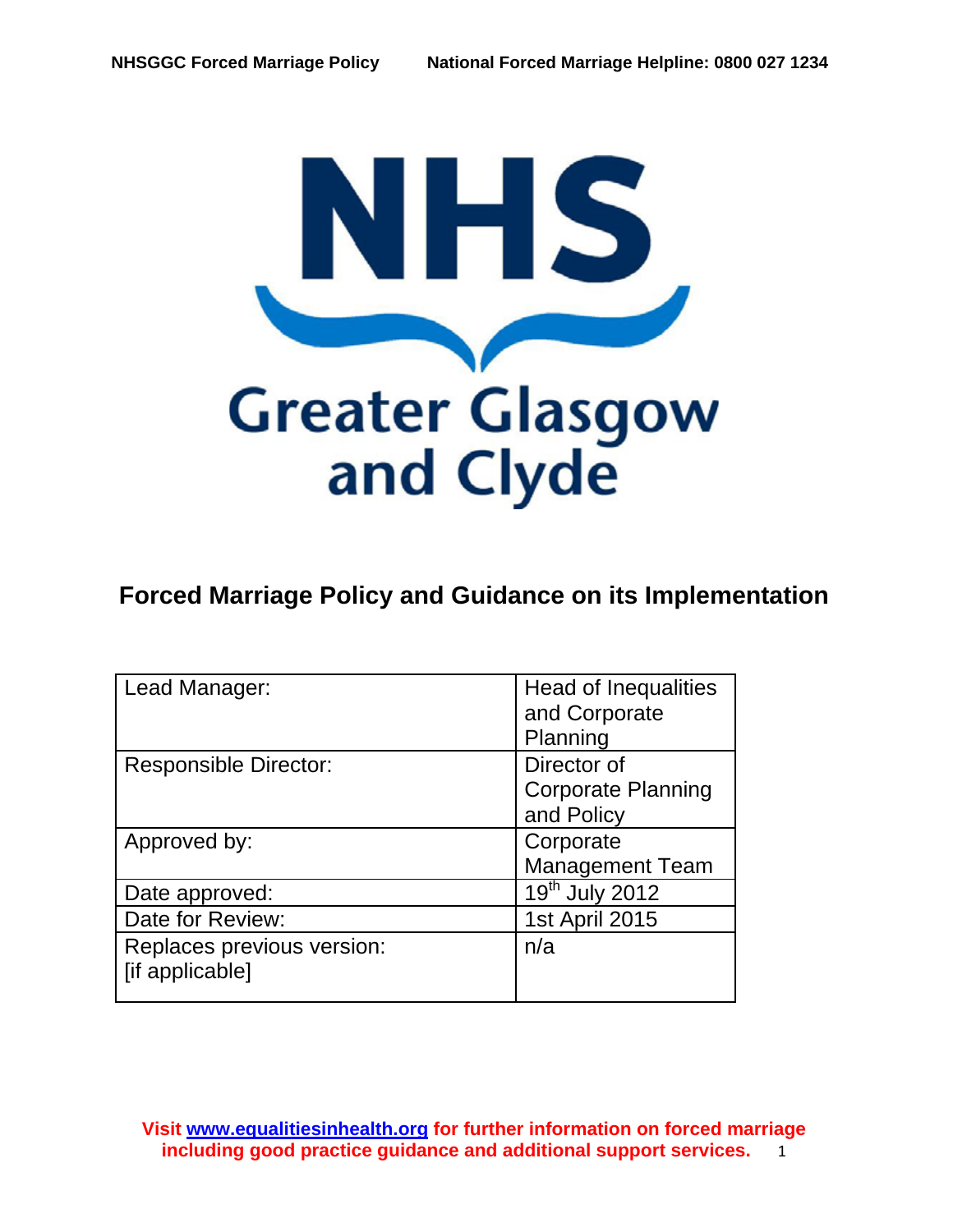#### **1. Introduction**

1.1 NHSGGC believes that everyone has a right to enter into marriage with their full and free consent. Legislation is in place to prevent an individual from being forced or tricked into marriage.

1.2 This policy has been produced to meet the requirements of Statutory Guidance on Forced Marriage

*(http://www.scotland.gov.uk/Publications/2011/11/25115331/0 make hyper link)* issued by the Scottish Government.

**1.3 The overall aim of the Policy is to ensure our staff are alert for the signs of potential forced marriage and that any disclosure of Forced Marriage results in action to increase the safety and wellbeing of the individual involved.** 

**1.4 The Policy should be considered alongside related NHSGGC policies and procedures including:** 

- **West of Scotland Inter Agency Adult Support and Protection Practice Guidance;**
- **West of Scotland Inter Agency Child Protection Procedures;**
- **Gender-based Violence (GBV) Plan;**

**2. Forced Marriage and its Implications for the NHS** 

**2.1 The law defines forced marriage as 'a marriage in which one or both spouses do not (or, in the case of children/ young people/adults at risk, cannot) consent to the marriage and duress is involved'.** 

**2.2 The majority of victims of forced marriage are female but there are also male victims. People with physical and learning disabilities may be forced into marriage by families. Lesbian, gay, bi-sexual, transgender (LGBT) people may also be victims of forced marriage as a means of repressing their sexual orientation or gender identity.** 

**2.3 Duress may be from parents, other family members and the wider community and can be psychological, financial, sexual and/or**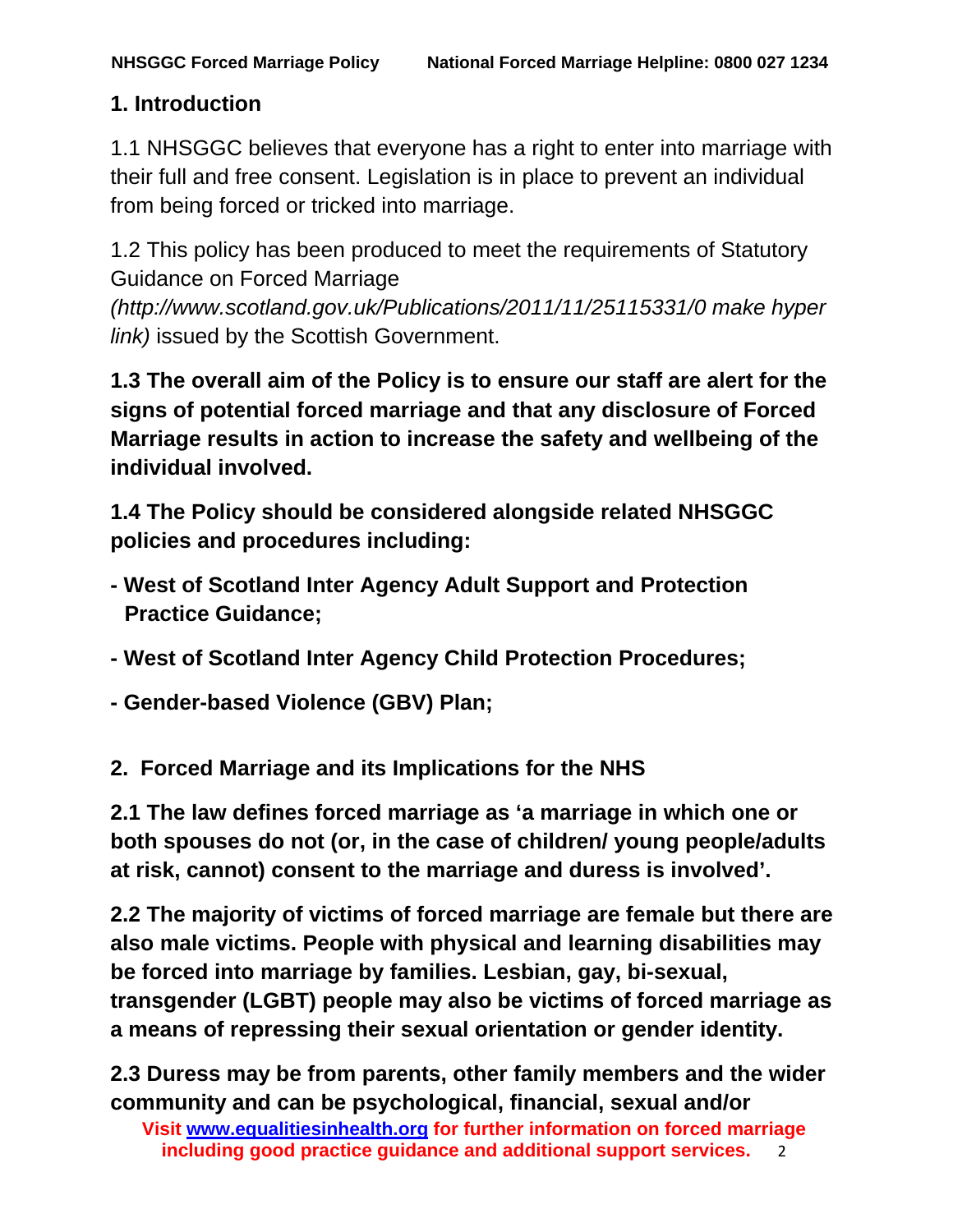**emotional pressure which is often accompanied by threatening conduct or severe physical, emotional and sexual abuse.** 

**2.4 The health impact of forced marriage may include self-harm, attempted suicide, eating disorders, depression, isolation and substance misuse and victims may present to, or already be patients of, a wide range of services including:** 

**Health Visiting, School Nurse Services, GP Services, Maternity, Learning Disability, Mental Health, Substance Misuse, Sexual Health, Adult or Child Emergency Services.** 

**2.5 Cases of forced marriage should be tackled regardless of cultural sensitivities, using existing frameworks for protecting children, adults at risk and victims of gender-based violence.** 

## **3. Legal Framework**

## **3.1 The Policy is underpinned by the following legislation:**

Forced Marriage etc (Protection and Jurisdiction) (Scotland) Act 2011 [click](http://legislation.gov.uk/asp/2011/15/contents/enacted)  [here](http://legislation.gov.uk/asp/2011/15/contents/enacted)

Sexual Offences (Scotland) Act 2009 [click here](http://www.legislation.gov.uk/asp/2009/9/contents)

Equality Act 2010 [click here](http://www.legislation.gov.uk/ukpga/2010/15/contents)

Adults with Incapacity (Scotland) Act 2000 [click here](http://www.opsi.gov.uk/legislation/scotland/acts2000/asp_20000004_en_1)

Protection from Abuse (Scotland) Act 2001 [click here](http://www.legislation.gov.uk/asp/2001/14/introduction)

Domestic Abuse (Scotland) Act 2011 click here

Adult Support and Protection (Scotland) Act 2007 [click here](http://www.opsi.gov.uk/legislation/scotland/acts2007/asp_20070010_en_1)

Protection of Vulnerable Groups (Scotland) Act 2007 [click here](http://www.opsi.gov.uk/legislation/scotland/acts2007/asp_20070014_en_1)

Protection from Harassment Act 1997

http://www.legislation.gov.uk/ukpga/1997/40/contents

Mental Health (Care and Treatment) (Scotland) Act 2003 [click here](http://www.opsi.gov.uk/legislation/scotland/acts2003/asp_20030013_en_1) Prohibition of Female Genital Mutilation (Scotland) Act 2005

<http://www.legislation.gov.uk/asp/2005/8/contents>

The Management of Health and Safety at Work Regulations 1999 <http://www.legislation.gov.uk/uksi/1999/3242/contents/made>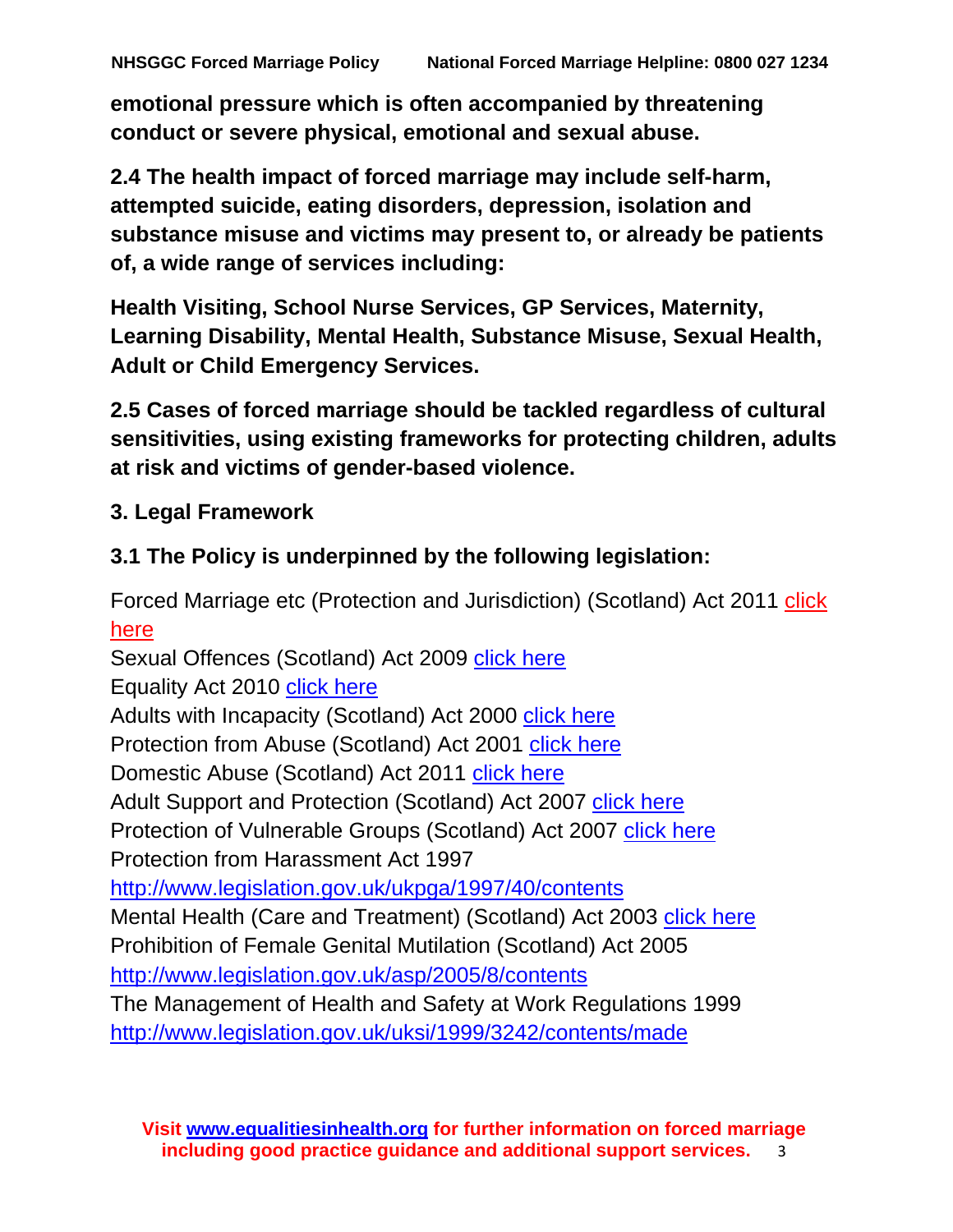### **4. Forced Marriage Protection Orders**

4.1 The Forced Marriage Act allows for victims and third parties, specified by the legislation, to apply for a Forced Marriage Protection Order. Health workers are not specified as a third party in the legislation. If a health worker believes an order is required they should liaise with social work or police colleagues who are able to make applications directly to the court.

4.2 Any action will depend on the individual circumstances of the victim or potential victim.

#### **5. Scope**

**5.1 The Policy applies to all employees of NHS Greater Glasgow and Clyde as victims of forced marriage may come to our attention anywhere in the service.** 

**6. Roles and Responsibilities** 

**6.1 Forced Marriage cuts across child protection, gender-based violence and vulnerable adult agendas and it is everyone's responsibility to ensure victims are protected where forced marriage is disclosed.** 

6.2 The **Lead Director for the Forced Marriage Policy** within NHSGGC is the Director of Corporate Planning and Policy. Expertise on the issues around forced marriage comes from the Lead Officers for Child Protection, Gender-based Violence and Adult Support and Protection.

6.3 In line with statutory requirements all **Directors** are responsible for ensuring that managers are aware of systems and supports in place to ensure frontline staff handle cases of forced marriage effectively and all cases of forced marriage are properly monitored and recorded.

6.4 **Managers** must ensure that frontline staff have access to, and follow, guidance on what to do if they are concerned a patient may be affected by forced marriage. The guidance that frontline practitioners should follow is set out in Appendix 1 of this policy and will be widely distributed across the organisation.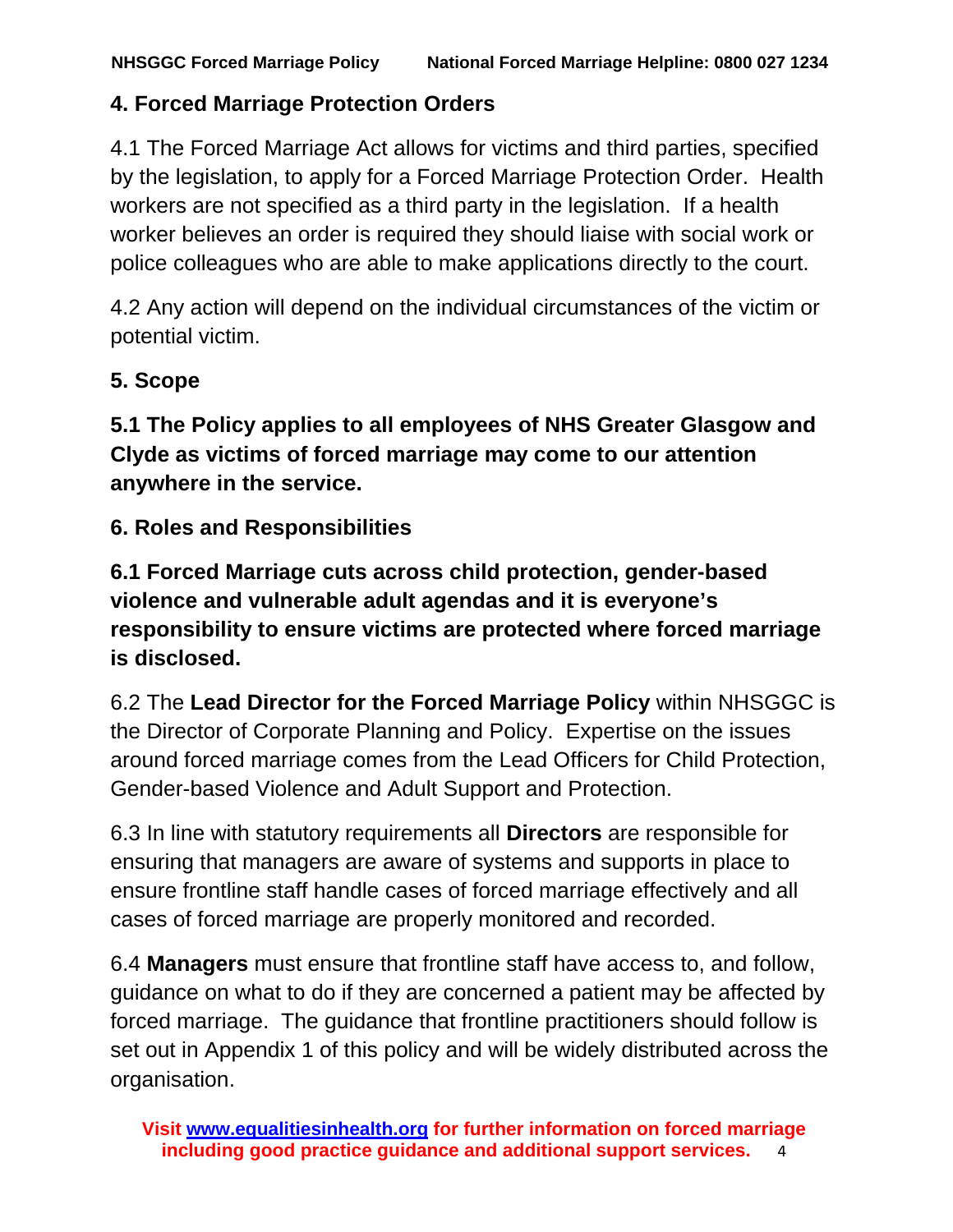Scottish Government multi-agency practice guidelines for responding to forced marriage can be accessed via Staffnet, via [www.equalitiesinhealth.org](http://www.equalitiesinhealth.org/) or at [www.scotland.gov.uk/ForcedMarriagePractice](http://www.scotland.gov.uk/ForcedMarriagePractice)

## **7. Training**

7.2 Lead Officers for Adult Support and Protection, Child Protection, Gender-Based Violence, suicide prevention and self-harm must ensure training and awareness –raising on forced marriage is incorporated into training materials.

### **8. Communication and Dissemination**

## **8.1 The Policy is available via**

[www.staffnet.ggc.scot.nhs.uk/Applications/PM/Pages/nhsggcPolicyManual](http://www.staffnet.ggc.scot.nhs.uk/Applications/PM/Pages/nhsggcPolicyManual2.aspx) [2.aspx](http://www.staffnet.ggc.scot.nhs.uk/Applications/PM/Pages/nhsggcPolicyManual2.aspx)

It is also available to staff and the public at [www.equalitiesinhealth.org](http://www.equalitiesinhealth.org/)

8.2 The Policy will be communicated to NHSGGC Chief Executive; All Directors, Heads of Service and senior managers for action. Staff will be informed of the Policy via StaffNet and Manager's Team Brief.

## 8.3 The Policy will come into effect on 20<sup>th</sup> August 2012.(tbc)

## **9. Review**

## **9.1 The Policy is due for review in April 2015 unless changes in legislation, service requirements or national guidance require the Policy to reviewed before that date.**

## **10. Monitoring**

10.1 NHSGGC will monitor and evaluate the effectiveness of this Policy in line with existing guidance for protecting adults and children at risk of harm.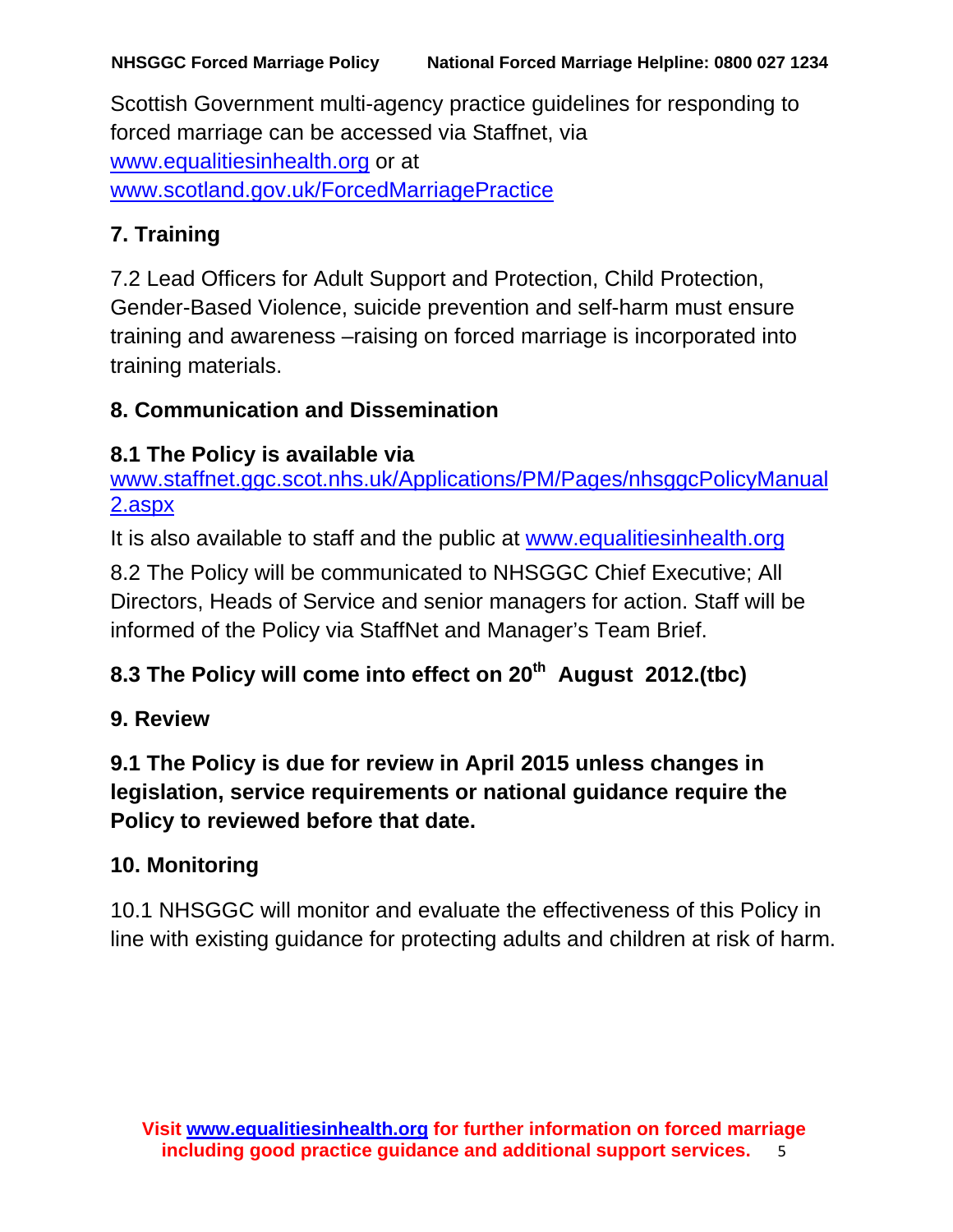## **Appendix 1**

#### **Forced Marriage Guidance for Health Workers**

This guidance aims to support NHSGGC health workers to identify and respond to patients who may be victims of forced marriage

Legislation is in place to prevent an individual from being forced or tricked into marriage

## **Contact with a health worker may be the one chance for a person who is at risk of being forced into marriage or is already in a forced marriage to get help and protection**

**We are therefore asking all health workers to look out for the signs of forced marriage and take action when you see them**

| Any combination of the following factors may indicate that a<br>person is being or has been forced to marry |                                     |  |
|-------------------------------------------------------------------------------------------------------------|-------------------------------------|--|
| <b>Health Indicators</b>                                                                                    | Groups most at risk                 |  |
| Self-harm                                                                                                   | • Women from South Asian            |  |
| <b>Attempted Suicide</b>                                                                                    | community aged between<br>13 and 30 |  |
| Eating disorders                                                                                            | • Women from other ethnic           |  |
| Depression                                                                                                  | communities                         |  |
| <b>Isolation</b>                                                                                            | People with learning<br>$\bullet$   |  |
| Substance misuse                                                                                            | disabilities                        |  |
|                                                                                                             | • Those affected by                 |  |
|                                                                                                             | domestic or sexual abuse            |  |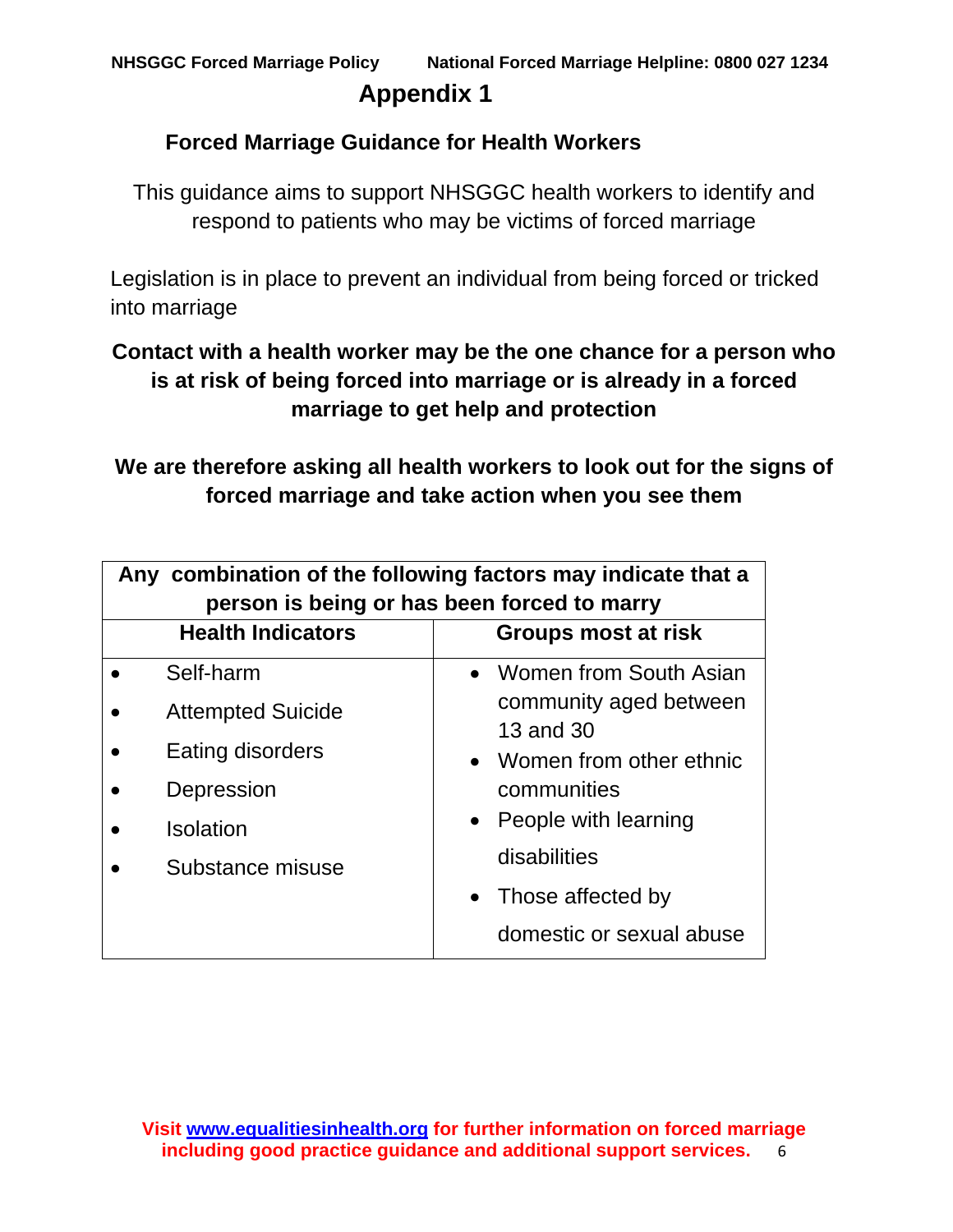## **If you have a concern that a patient may be a victim of forced marriage you should take the following steps, considering the appropriate option at each step**

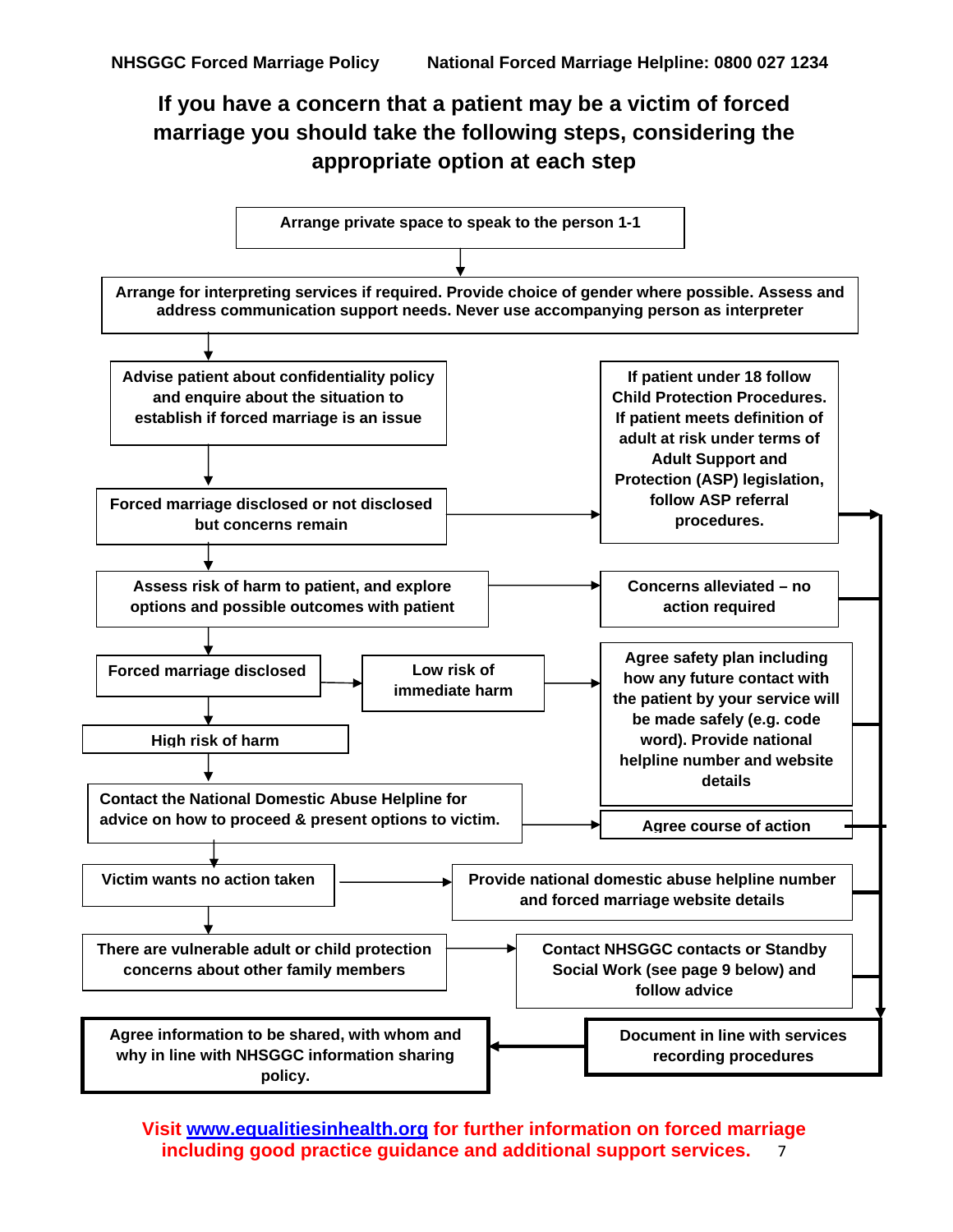### **1. FURTHER INFORMATION ABOUT THE PATHWAY**

- Staff should remember that risks to victims may be increased by all forms of counselling, mediation, arbitration and conciliation involving the family.
- **Interpreting services** should be arranged using NHSGGC protocol. If no face to face interpreter available arrange for telephone interpreting. To provide continuity, the interpreter should accompany the patient to the support service where possible.
- • **To enable private time**, direct anyone accompanying the patient to the waiting area. Ensure you speak to patient in an area where the conversation will not be overheard. If possible use a room with telephone access to allow the patient to make calls direct to support services where necessary and for ease of access to interpreting services if dual handset is not available.
- When **assessing risk** always take the issues and concerns of the victim seriously and recognise the potential risk of very significant harm to the victim. Asking the following questions can help to assess level of risk and inform options and possible outcomes for patient: Is there a risk that patient may be taken abroad imminently? Is access to passport/ money being withheld from her/ him? Has s/he attempted suicide or self harmed? Is there potential harm to other family members? Is victim minimising risk?
- **Seek agreement for referral** to other agencies. If victim wants no action taken and there are no vulnerable adult or child protection concerns agree a safety plan and safe way to contact victim. Where a decision is taken to refer to police without permission you should tell the patient why. Keep the patient informed of progress on the agreed course of action.
- **Keep the patient safe** in the private area while awaiting transport to support service.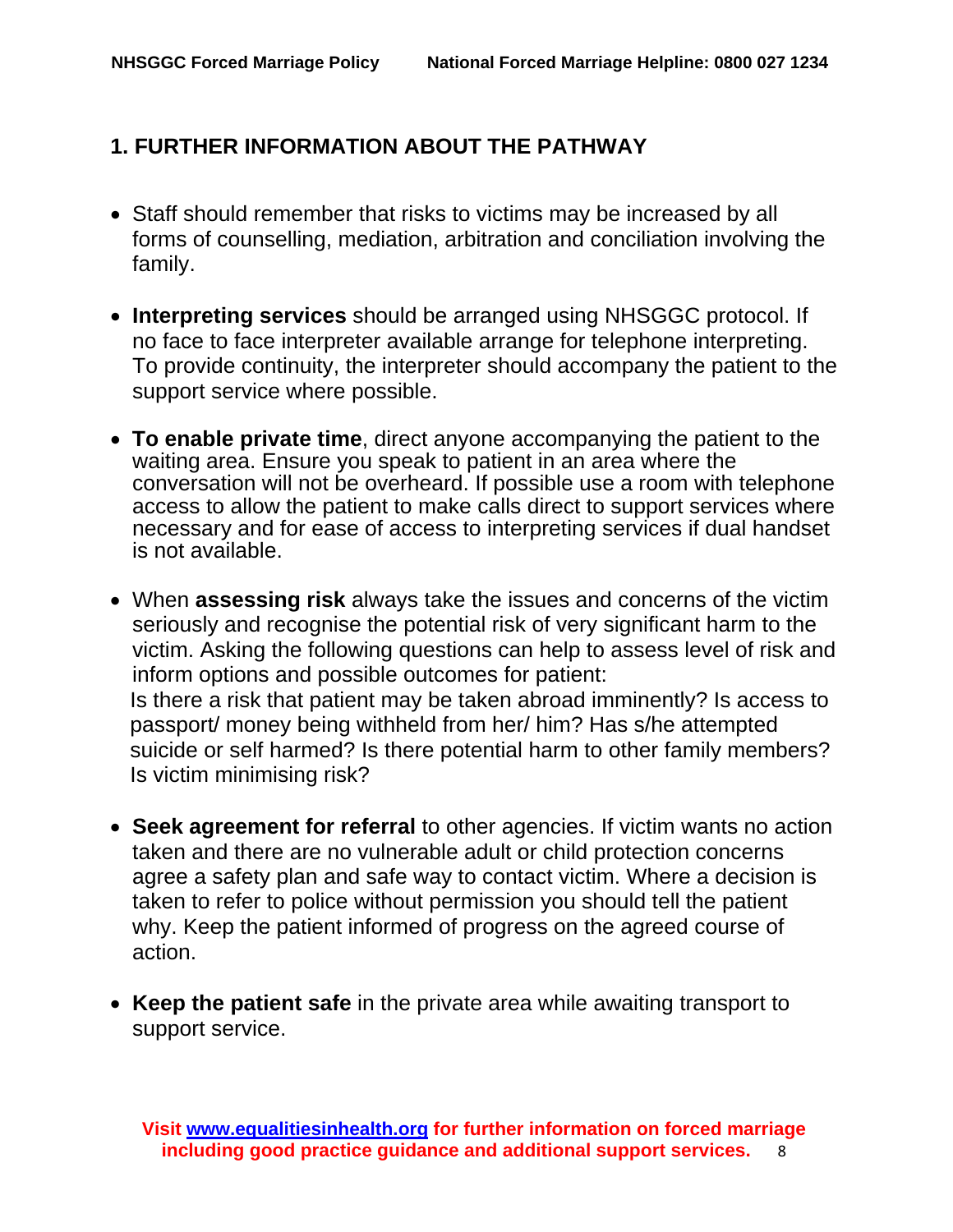- Staff should note the **importance of inter-agency working** in protecting victims of forced marriage and co-operating with locally agreed multiagency information sharing procedures.
- **Information** should only be disclosed with the victims consent unless there is a statutory duty to share information, such as in vulnerable adult or child protection cases.
- **Document disclosures and actions** in the patient record. Be aware documentation may be used as evidence in the event of any criminal justice proceedings.

#### **2. FURTHER RESOURCES**

Additional support and guidance for staff in responding to victims of forced marriage is available from the following sources during the times stated:

#### **BETWEEN 8:45 AND 5PM**:

| Children      | <b>NHSGGC Child Protection</b><br><b>Unit Nurse Advisors</b> | 0141 201 9225           |
|---------------|--------------------------------------------------------------|-------------------------|
| <b>Adults</b> | <b>Gender Based Violence</b>                                 | 0141 201 9777           |
|               | <b>Resource Unit Advisors</b>                                | gbyunit@ggc.scot.nhs.uk |

#### **At any time:**

**The National Domestic Abuse Helpline provides** advice about support and protection to individuals affected by forced marriage: **0800 027 1234** 

**Child Protection Procedures are available at**:

[http://www.staffnet.ggc.scot.nhs.uk/Corporate%20Services/Child%20Prote](http://www.staffnet.ggc.scot.nhs.uk/Corporate%20Services/Child%20Protection/Pages/CP_POLICIES_WE_230507.aspx) [ction/Pages/CP\\_POLICIES\\_WE\\_230507.aspx](http://www.staffnet.ggc.scot.nhs.uk/Corporate%20Services/Child%20Protection/Pages/CP_POLICIES_WE_230507.aspx)

#### **Adult Support and Protection Guidance and Procedures are available at:**

[http://www.staffnet.ggc.scot.nhs.uk/Partnerships/CHPs/Pages/Adult%20Pr](http://www.staffnet.ggc.scot.nhs.uk/Partnerships/CHPs/Pages/Adult%20Protection%20Procedures.aspx)